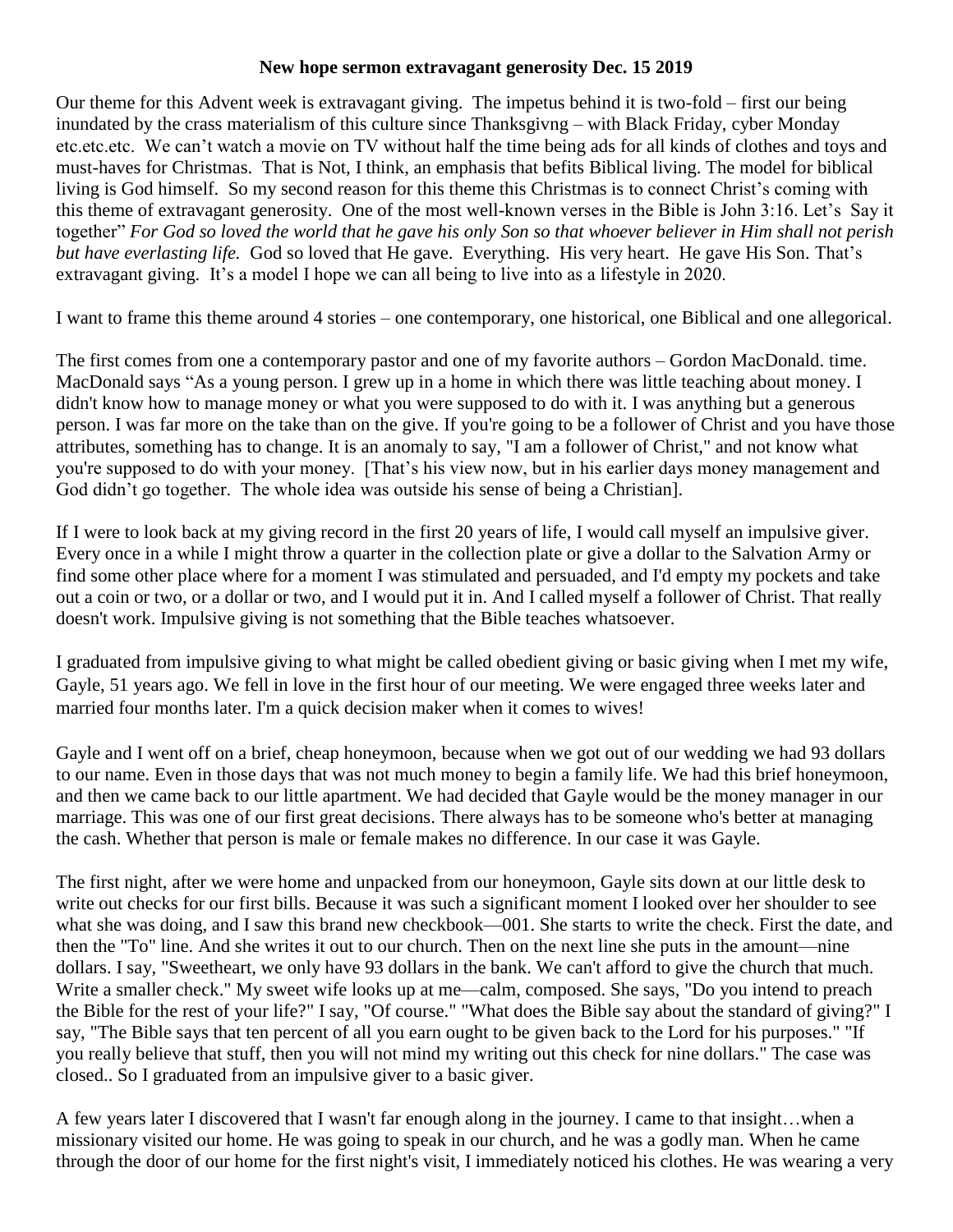cheap sport coat that had seen better days. The threads were so bare on the elbows you could look through them and see the shirt underneath. The lapels were tattered. And it was the only sport coat he had.

I was shocked. I went to my wife later in the evening and said, "We have to buy this man a new sport coat. There's a sale going on." And I named the store. "We can get him a new sport coat for 39 dollars." Gayle said, "That's a great idea." I believed in that moment that my idea had come from the Spirit of God. There are those moments that a follower of Christ has when he or she experiences that strange, mysterious nudge, and something in you notices a need, and you say, "I have to meet that need." That night I experienced that nudge.

Later in the evening, Gayle said, "Your idea of buying a sport coat is wonderful, but we can't do it." "Why not?" "Well, we only have one credit card. That's for Sears & Roebucks, and it's maxed out. We owe Sears & Roebucks about 1,000 dollars." That was astronomical in those days for a young couple like us. We bought all of our furniture and all of our appliances, and we had no more credit. And furthermore, we were living on next week's paycheck.

I got very disturbed when Gayle told me that. I had never faced the reality of our spending platform till that moment. We couldn't do what God had moved us to do. That's Story #1.

Story #2. In the first three centuries, the Christian movement was known for its generosity. They were always on the give.

In the second century a man named Dionysius wrote about common life among people in the pagan culture of that time. In those days in the Roman Empire every town, every village, every city faced a major calamity on average about once every thirteen years. By calamity I mean an earthquake, a fire, a plague, or a military conquest. Because cities in those days were constructed with such flammable materials, a fire could sweep across the whole city and devastate it. Or an earthquake would bring all the buildings tumbling down. There was no medicine for plagues. What did the pagans do when these catastrophes hit? Dionysius says, "The pagans thrust aside anyone who began to be sick and kept at a distance even from their dearest friends. They cast the sufferers half dead into the ditches and left them unburied."

## In the third century Eusebius of Caesarea writes:

The Christians were the only people who amidst such terrible ills showed their fellow feeling and humanity by their actions. Day by day some would busy themselves with attending the dead and burying them. Others gathered in one spot all who were afflicted by hunger throughout the whole city and gave bread to all. When this became known, the people [that is, the pagan population] glorified the Christian God and convinced by the very facts confessed that the Christians alone were truly pious and religious. They were the only people in those days who genuinely stood up for what they believed in and acted out of charity and love and generosity. For three centuries the Christian movement expanded in one of the most dramatic periods of growth in Christian history. The countries of the Mediterranean world became filled with communities of believers, and the secret to it all was they were known for their generosity and their service. That's a historical story.

Story #3 – Jesus Himself . Jesus said one day to some would-be disciples, "You have to understand the Son of Man doesn't even have a place to lay his head." He modeled a giving, not a taking attitude. He told stories – of the rich young ruler, of the rich man and the beggar Lazarus, of the good Samaritan. And as his disciple, the Apostle John told the story of Mary of Bethany's extraordinary generosity in his gospel, ch. 12.

Mary anointed Jesus' feet with her bottle of expensive ointment. Jesus had just raised her brother from the dead, and this was her gift of immense gratitude in response. Perhaps she also sensed the Lord's impending death in Jerusalem. He had predicted it many times to his followers. Yet, when she poured all that expensive ointment on Jesus's feet, the disciples, especially Judas, reprimanded her for that costly "waste". That was not God's take on what she did. Jesus defended Mary and acknowledged that it was a gift which would prepare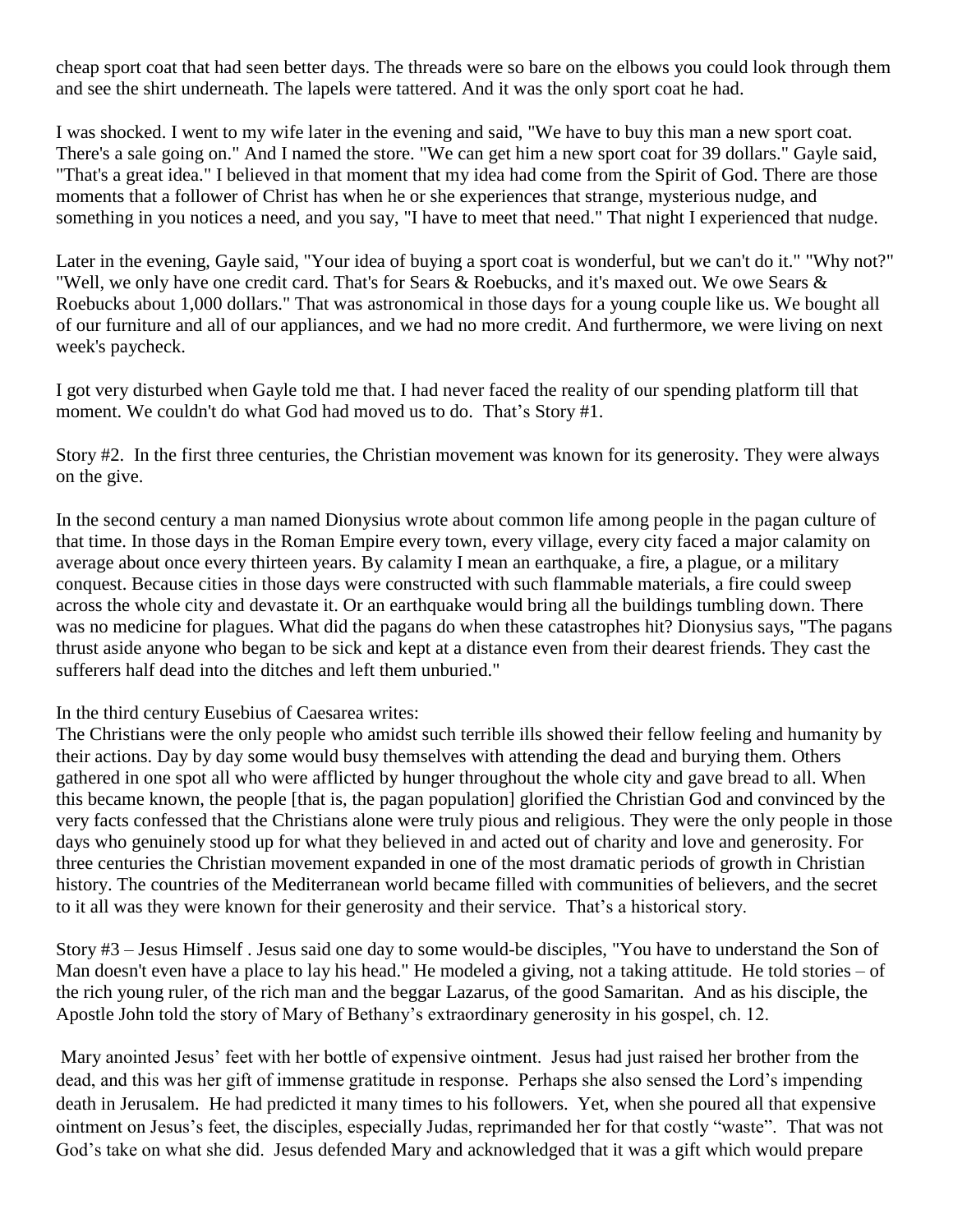him for his death and burial. Her sacrifice was in line with the enormous sacrifice he was about to make for the whole human race and so he praised her.

I want us to think about her sacrifice realistically for a minute. Do you think Mary and Martha had so much money that they could "afford" to spill out that cost ointment without it affecting their lifestyle? Surely not. I believe in a sense Mary's gift was like the widow's giving in the Temple. Jesus watched her give in her two small gold coins and told the disciples she had given so much more than the wealthy Pharisees who plunked in their money as a show of their piety – money they could spare and that did not affect their lifestyle. But not so the widow – she gave everything she had. I think Mary's sacrifice was in the same vein – she gave everything she had.

The issue for us is how sacrificial is our giving to Christ this year? Have we gotten to places like Gordon MacDonald and his wife did, when the Spirit prompts us to give to someone in need or tithe to the church and we hold back because we don't think we have sufficient funds or that God can't supply our need if we give beyond what our circumstances dictate? That's the challenge I want us to face today! Actually for our church to continue in 2020 and beyond we will have to become more sacrificial in our giving. Keith and I cannot just keep carrying the church financially on our own. We do have gifts from 3 people who give from outside the church but that generosity is not being matched by our own local church members. We need about a \$2,000 month to keep the church afloat and pay salaries, house bills and the extra expenses like office supplies etc. We are running about \$500 short of that. Can you dig deeper and trust God to supply what you lack so you can learn more of God's supply?

I think a giving mentality can be a lifestyle and is what honors the Lord. As Gordon MacDonald reminded us, that was the ethos of the early church – they were stepping up to help their own leaders and the poor, the widows, the orphans, anyone in need in their community. What a model.

And that brings me to story #4. Two weeks ago my friend Mary Doerfer introduced me to a wonderful children's picture book that is an allegory for us to consider. It's called the *Quiltmaker's Gift*. When I read it, it made me ask the Lord: "What can I give to someone today (and each day) that will meet their need? Here's the story:

"Once there was a quiltmaker who lived in a cabin high in the blue misty mountains. All day long she would sew the most beautiful quilts anyone in her region had ever seen. "The blues seemed to come from the deepest part of the oceans the whites from the northernmost snows, the greens and purposes from the abundant wildflowers, the reds, oranges and pinks from the most wonderful sunsets… Many people climbed her mountains with pockets bursting with gold hoping to buy one of her wonderful quilts. But she would not sell them.

I give my quilts to those who are poor or homeless,'she told them; they are not for the rich.' On the darkest and coldest nights she would make her way down the mountains and wander the cobblestone streets until she found someone sleeping outside in the cold. Then she would take a newly finished quilt and warp it around their shivering shoulders, tuck them in tight and tiptoe away.

However there was a greedy, unhappy king who ruled the woman's area. He even passed a law that he would have two birthdays a year so people could bring him their presents. And the presents kept coming, day after day. All except a quilt from the quiltmaker. She had never brought him a quilt. So, in anger he took all his soldiers with him up the mountain and demanded that she give him a quilt. 'Oh no', she said,'my quilts are for the poor and needy.' When the king tried to take a quilt from her forcibly, it suddenly flew out the window, up into the sky and was never seen again. This made the king ever more furious. 'Alright,' she said, 'make presents of everything you own and start to give each beautiful thing away. I will sew a piece onto your quilt with each gift you give away.' 'Give away all my beautiful treasures,' roared the king. I don't give things